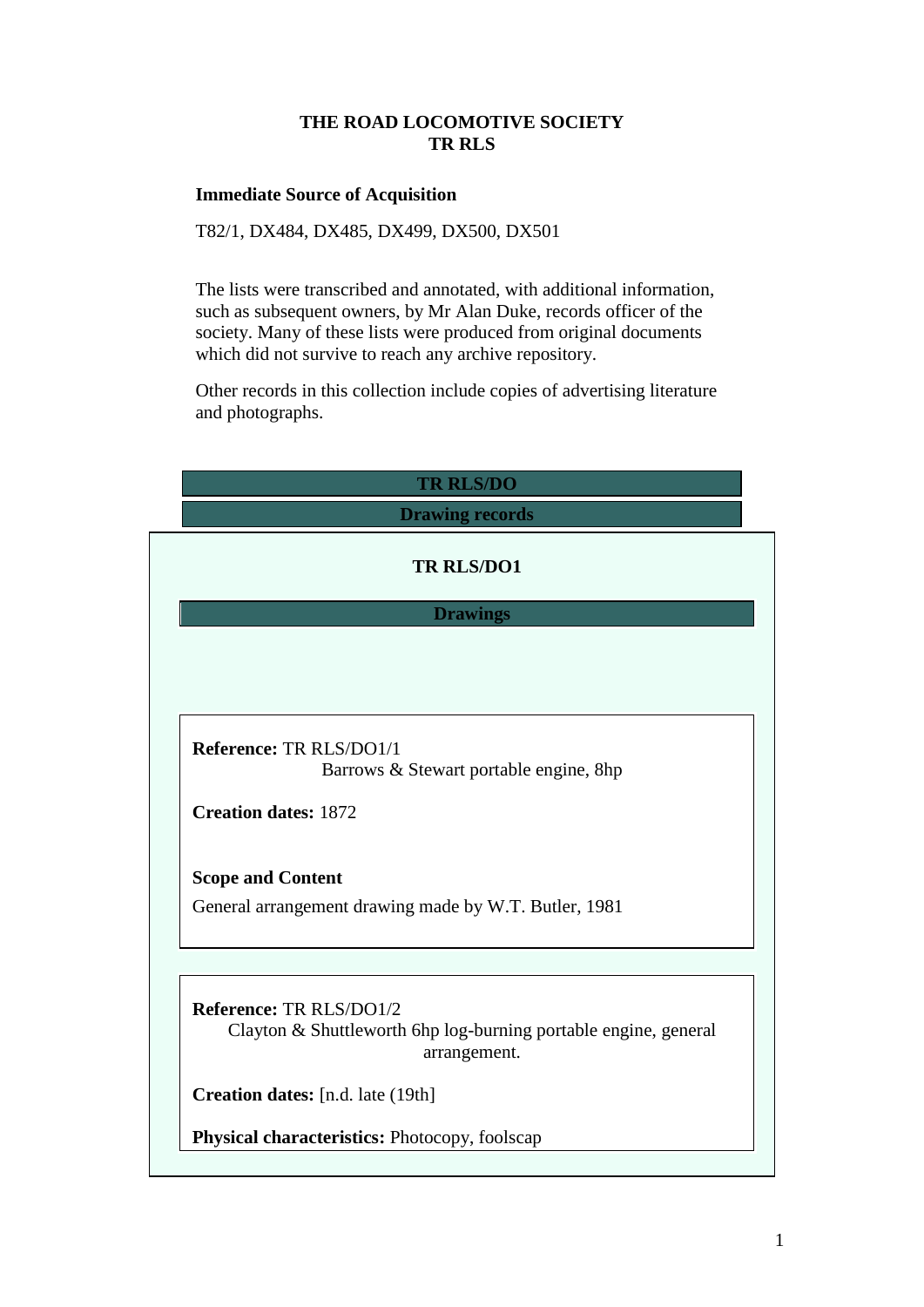**Reference:** TR RLS/DO1/3

Clayton & Shuttleworth 20hp 2-cylinder portable engine, general arrangement.

**Creation dates:** [n.d. late (19th]

**Physical characteristics:** Photocopy, foolscap

**Reference:** TR RLS/DO1/4 Clayton & Shuttleworth 16hp compound portable engine, general arrangement (drawing no 2358)

**Creation dates:** [n.d. late (19th]

**Physical characteristics:** Photocopy, foolscap

# **TR RLS/MP**

**Manufacturing and production records**

# **TR RLS/MP1**

**Registers of production**

### **Scope and Content**

Annotated production list. All are photocopies.

**Reference:** TR RLS/MP1/1

Charles Burrell & Sons, Thetford, Norfolk

**Creation dates:** [n.d. 1863-1920's]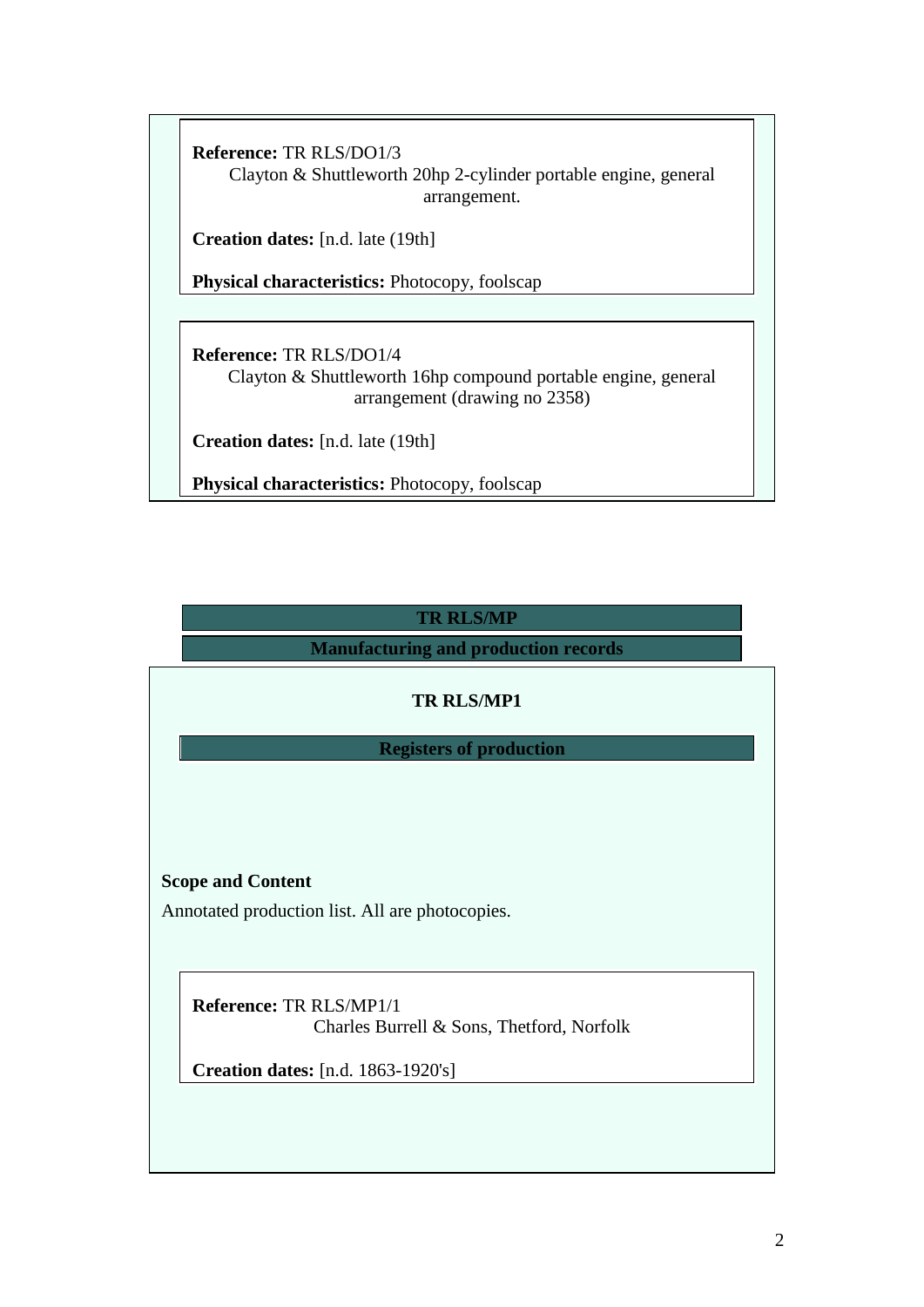**Reference:** TR RLS/MP1/2 Charles Burrell & Sons, revised edition, compiled 1984

**Creation dates:** [n.d. 1870's-1920's]

**Reference:** TR RLS/MP1/3 Clayton & Shuttleworth, Lincoln, traction engines

**Creation dates:** [n.d. 1857-1930's]

**Reference:** TR RLS/MP1/4 Clayton & Shuttleworth, Lincoln, steam wagons

**Creation dates:** [n.d. 1913-1920's]

**Reference:** TR RLS/MP1/5 Fowell, St Ives, Huntingdonshire

**Creation dates:** [n.d. 1870's-1920's]

**Reference:** TR RLS/MP1/6 William Foster & Co, Lincoln

**Creation dates:** [n.d. 1890's-1920's]

**Reference:** TR RLS/MP1/7 John Fowler & Co (Leeds) Ltd

**Creation dates:** [n.d. 1870's-1920's]

**Reference:** TR RLS/MP1/8 Richard Garret & Sons

**Creation dates:** [n.d. 1863-1930's]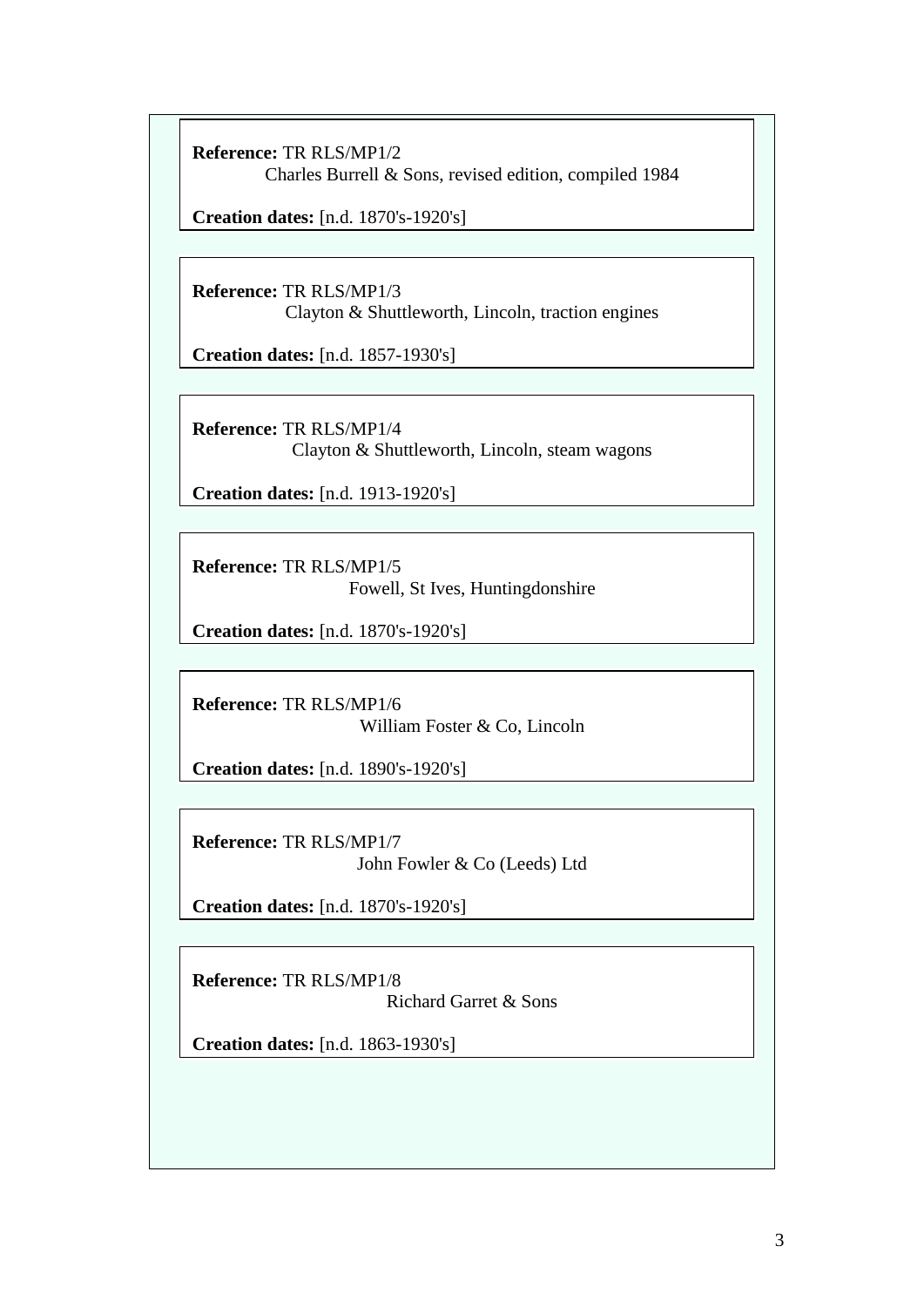**Reference:** TR RLS/MP1/9 Thomas Green & Son, Leeds

**Creation dates:** [n.d. 1880's-1930's]

**Reference:** TR RLS/MP1/10 J. &. H. McLaren, Leeds

**Creation dates:** [n.d. 1870's-1920's]

**Reference:** TR RLS/MP1/11 Paxman, Colchester, compiled 1990

**Creation dates:** [n.d. 1906-1940's]

**Reference:** TR RLS/MP1/12 Robey & Co, Lincoln

**Creation dates:** [n.d. 1860's-1920's]

**Reference:** TR RLS/MP1/13 Richard Hornsby & Sons, Grantham

**Creation dates:** [n.d. 1850's-1920's]

**Reference:** TR RLS/MP1/14 Ruston, Proctor & Co; Ruston & Hornsby, Lincoln

**Creation dates:** [n.d. 1870's-1920's]

**Reference:** TR RLS/MP1/15 W. Tasker & Sons, Andover

**Creation dates:** [n.d. 1870's-1920's]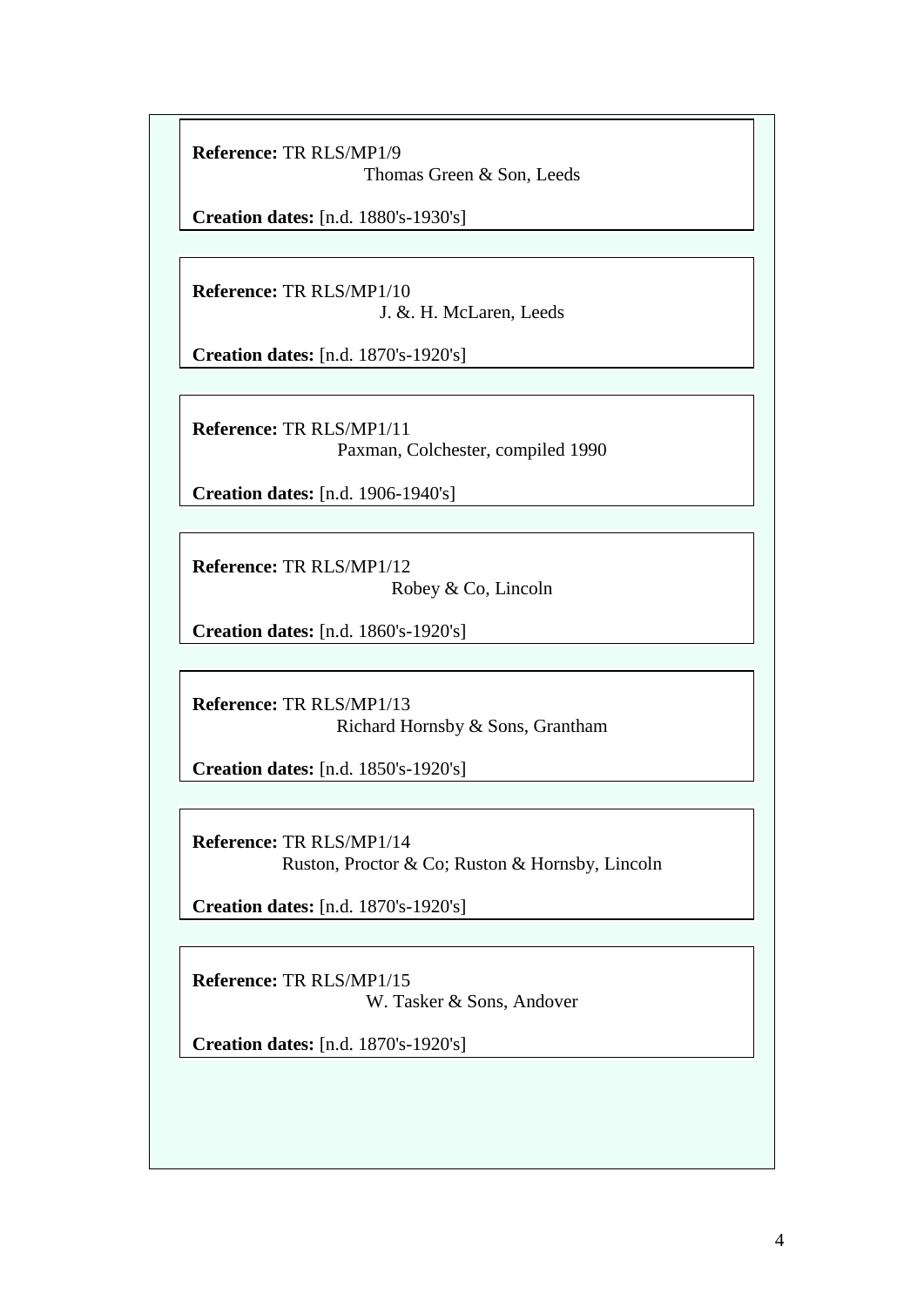**Reference:** TR RLS/MP1/16 Thorneycroft Steam Wagon Co Ltd, Basingstoke

**Creation dates:** [n.d. 1890's-1910's]

**Reference:** TR RLS/MP1/17 Wallis & Steevens, Basingstoke

**Creation dates:** [n.d. 1870's-1920's]

**Reference:** TR RLS/MP1/18 Aveling & Porter, Rochester

**Creation dates:** [n.d. 1860's-1930's]

**Reference:** TR RLS/MP1/19 Photocopies of original registers

**Creation dates:** [n.d. 1900's-1920's]

**Scope and Content** Thorneycroft Steam Wagon Co Ltd, vehicle register, nos 1-9587

**Reference:** TR RLS/MP1/20 Photocopies of original registers

**Creation dates:** 1900-1903

**Scope and Content** Thorneycroft Steam Wagon Co Ltd, draft vehicle register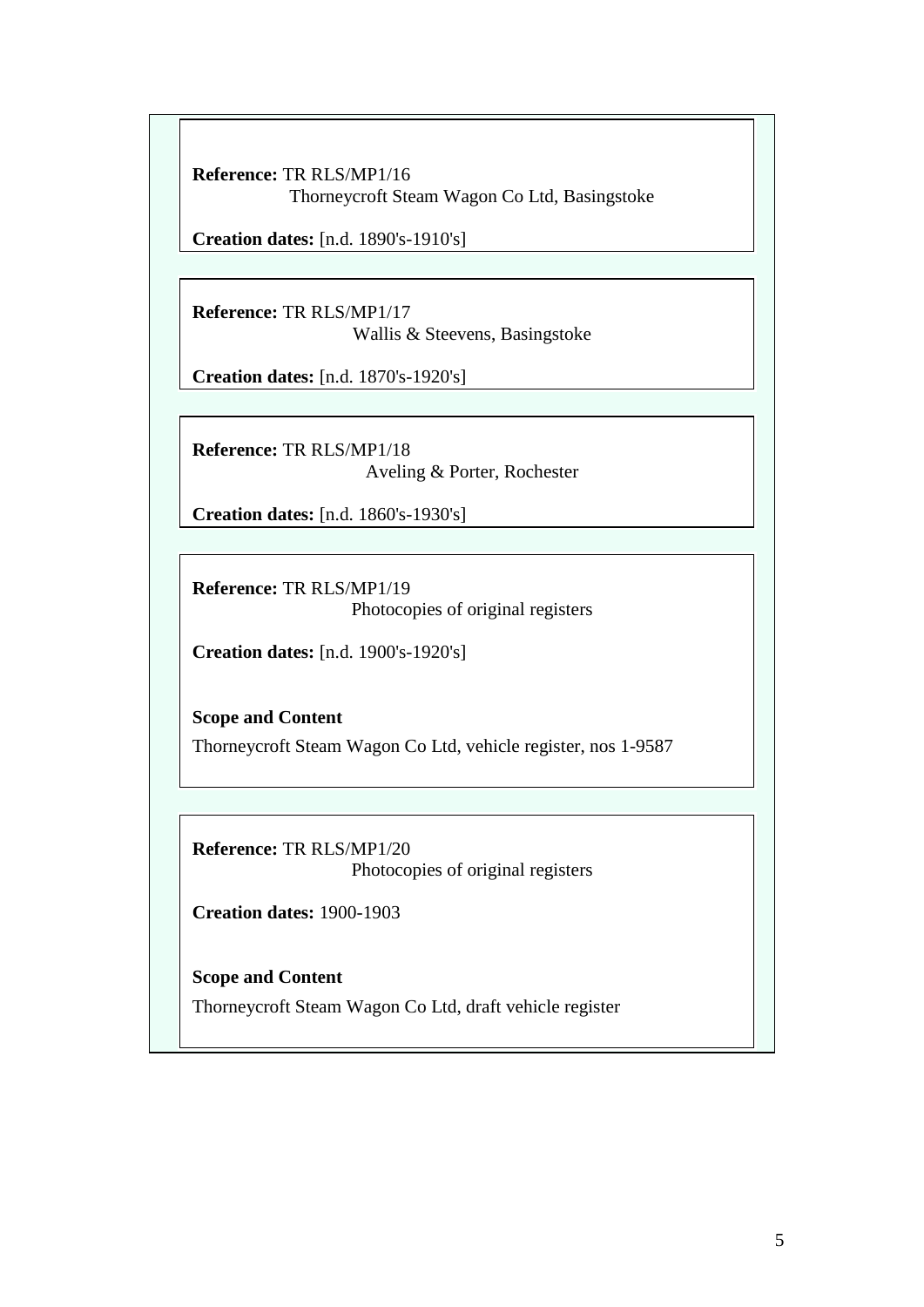| <b>TR RLS/P</b>                                                                      |
|--------------------------------------------------------------------------------------|
| <b>Publications and advertising</b>                                                  |
| TR RLS/P2/B                                                                          |
| <b>Individual items from various firms</b>                                           |
|                                                                                      |
|                                                                                      |
|                                                                                      |
| <b>Reference: TR RLS/P2/B1</b><br>Extracts from catalogue for portable steam engines |
|                                                                                      |
| <b>Creation dates: c 1900</b>                                                        |
| <b>Scope and Content</b>                                                             |
| Brown & May, Devizes                                                                 |
|                                                                                      |
|                                                                                      |
| Reference: TR RLS/P2/B2                                                              |
| Copy of advertisement                                                                |
| <b>Creation dates: 1854</b>                                                          |
| <b>Scope and Content</b>                                                             |
| Brown and May, Devizes                                                               |
|                                                                                      |
|                                                                                      |
| Reference: TR RLS/P2/B3                                                              |
| J. & H. McLaren, portable engine                                                     |
| <b>Creation dates: c 1889</b>                                                        |
|                                                                                      |
|                                                                                      |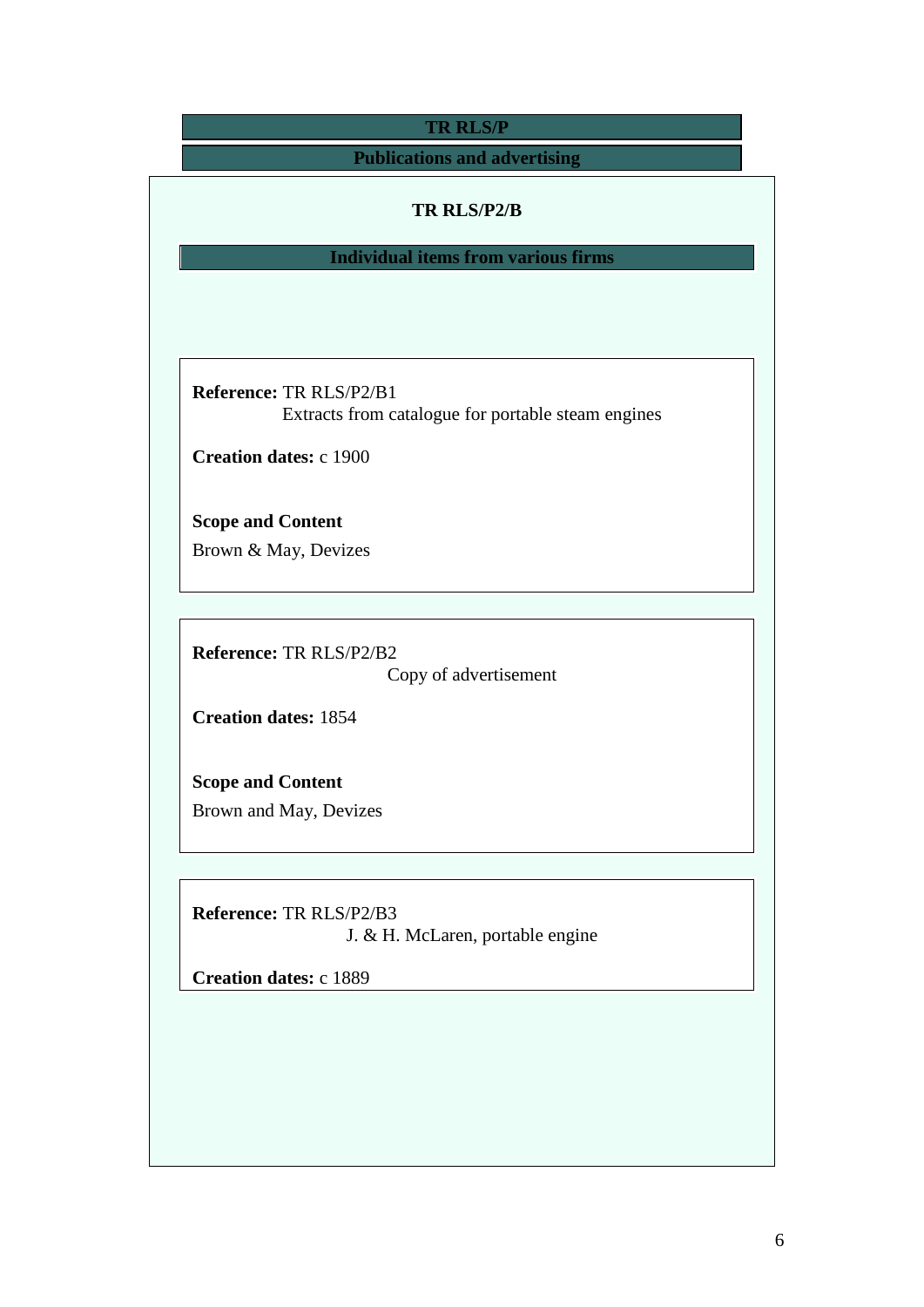**Reference:** TR RLS/P2/B4 Catalogue of steam motor wagons

**Creation dates:** c 1919

**Physical characteristics:** Photocopy

**Scope and Content** Clayton & Shuttleworth Ltd

# **TR RLS/PH**

## **Photographic Records**

### **TR RLS/PH3**

### **Photographic prints**

**Reference:** TR RLS/PH3/1 Brown & May portable engine at work with threshing machine

**Creation dates:** early 20th century

**Copies Information** RHC negative 35/14654

**Reference:** TR RLS/PH3/2 Brown & May portable engine at work threshing

**Creation dates:** early 20th century

**Copies Information**

RHC negative 35/14655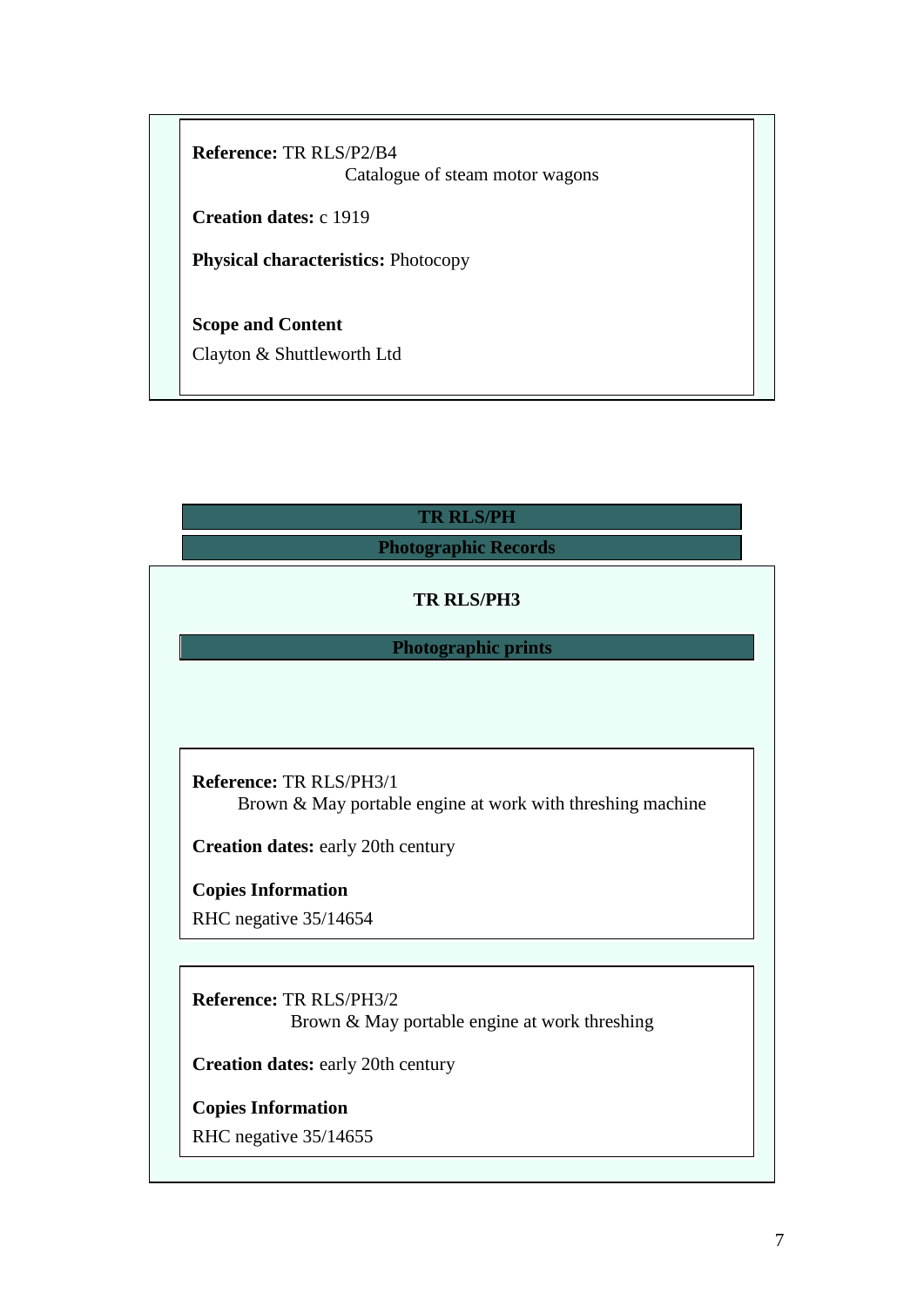**Reference:** TR RLS/PH3/3

Brown & May 6hp portable engine with Tasker threshing machine, Cherton, near Devizes, Wiltshire

**Creation dates:** c.1910

**Copies Information**

RHC negative 35/14656

**Reference:** TR RLS/PH3/4 Portable steam engine converted to self-moving engine by Thomas Lewis, The Holme, Lyonshall, Herefordshire

**Creation dates:** c 1860-70

**Copies Information** RHC negative 35/18605

**Reference:** TR RLS/PH3/5 Portable steam engine converted to self-moving engine by Thomas Lewis, The Holme, Lyonshall, Herefordshire

**Creation dates:** c 1860-70

**Copies Information**

RHC negative 35/18606

**Reference:** TR RLS/PH3/6 Clayton & Shuttleworth, early self-driving engine, with shafts, built for Thomas Aveling

**Creation dates:** c 1860

**Copies Information**

RHC 35/18607